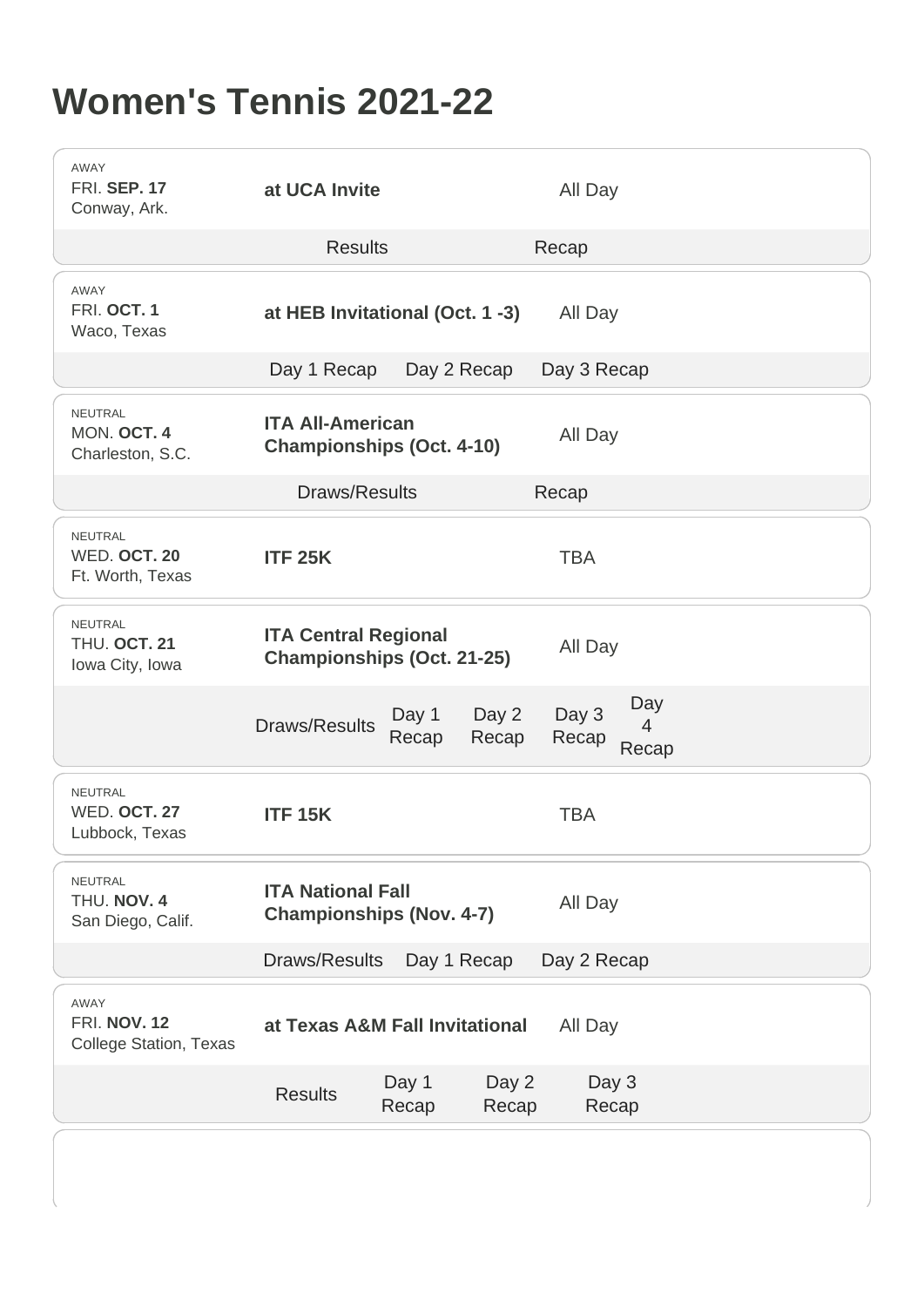| <b>NEUTRAL</b><br>SAT. JAN. 22<br>North Little Rock, Ark.     | <b>UCA</b>            | 1:00 PM          | W, 6-1   |
|---------------------------------------------------------------|-----------------------|------------------|----------|
|                                                               | Recap                 | <b>Box Score</b> |          |
| NEUTRAL<br>SAT. JAN. 22<br>North Little Rock, Ark.            | <b>UMKC</b>           | 4:00 PM          | W, 5-0   |
|                                                               | Recap                 | <b>Box Score</b> |          |
| NEUTRAL<br><b>SUN. JAN. 23</b><br>North Little Rock, Ark.     | Austin-Peay           | 9:00 AM          | W, 7-0   |
|                                                               | Recap                 | <b>Box Score</b> |          |
| <b>NEUTRAL</b><br><b>FRI. JAN. 28</b><br>Charlottesville, Va. | #16 Stanford          | 5:00 PM          | $L, 2-4$ |
|                                                               | Recap                 | <b>Box Score</b> |          |
| <b>NEUTRAL</b><br>SAT. JAN. 29<br>Charlottesville, Va.        | James Madison         | 5:30 PM          | W, 4-1   |
|                                                               | Recap                 | <b>Box Score</b> |          |
| AWAY<br>SAT. FEB. 5<br>Manhattan, Kan.                        | at Kansas State       | 1:00 PM          | $L, 4-1$ |
|                                                               | Recap                 | <b>Box Score</b> |          |
| AWAY<br>SUN. FEB. 6<br>Lawrence, Kan.                         | at Kansas             | 12:00 PM         | $L, 5-2$ |
|                                                               | Recap                 | <b>Box Score</b> |          |
| <b>HOME</b><br>SAT. FEB. 19<br>Fayetteville, Ark.   Dills     |                       |                  | W, 4-0   |
| <b>Indoor Stadium</b>                                         | <b>Wichita State</b>  | 10:00 AM         |          |
|                                                               | Recap                 | <b>Box Score</b> |          |
| <b>HOME</b><br>SAT. FEB. 19<br>Fayetteville, Ark.             | <b>Arkansas State</b> | 4:00 PM          | W, 4-1   |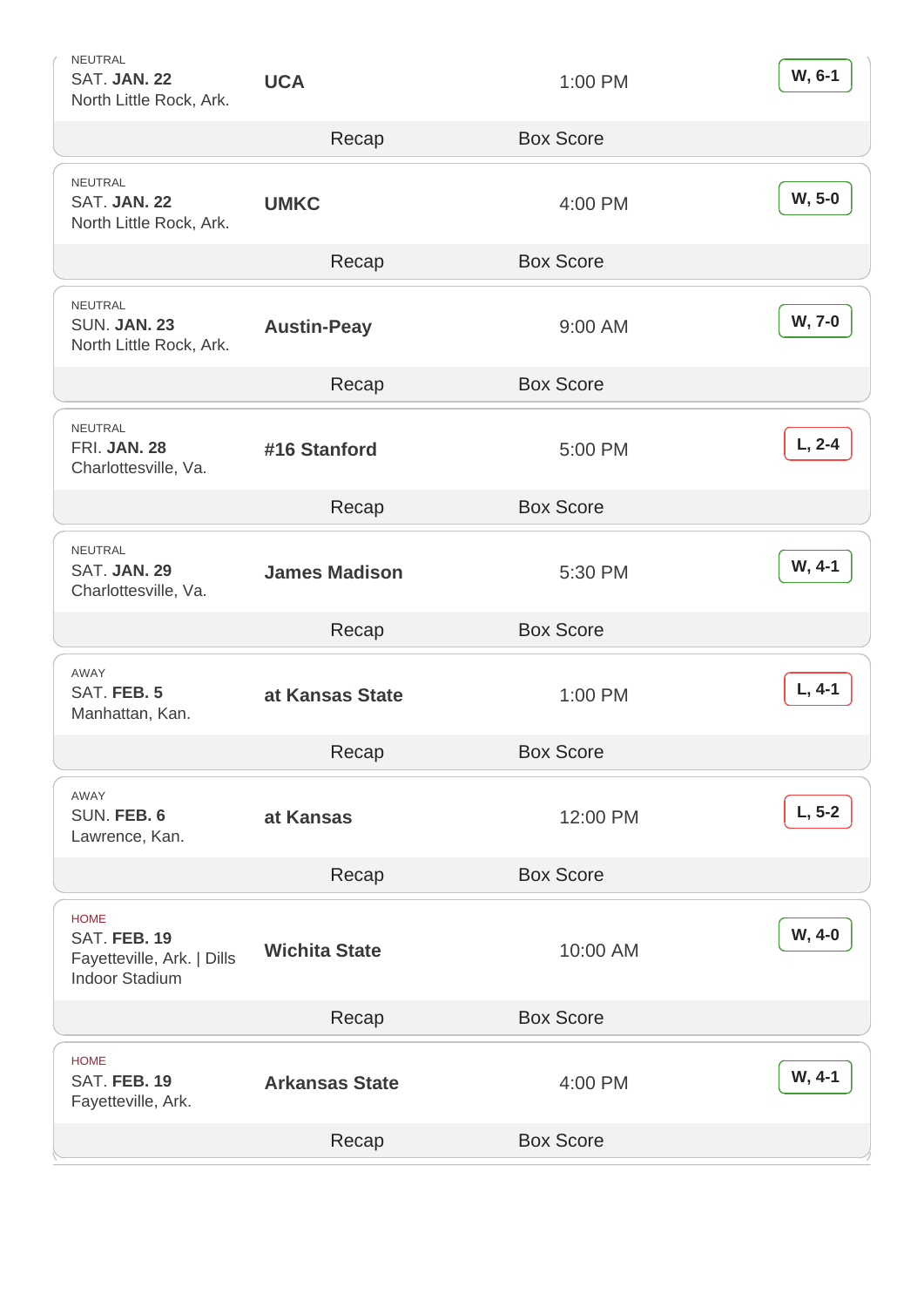| AWAY<br><b>SUN. FEB. 27</b><br>Dallas, Texas      | at SMU           | 11:00 AM         | W, 4-1   |
|---------------------------------------------------|------------------|------------------|----------|
|                                                   | Recap            | <b>Box Score</b> |          |
| <b>HOME</b><br>SAT. MAR. 5<br>Fayetteville, Ark.  | Missouri         | 1:00 PM          | W, 5-2   |
|                                                   | Recap            | <b>Box Score</b> |          |
| <b>AWAY</b><br>FRI. MAR. 11<br>Nashville, Tenn.   | at Vanderbilt    | 1:00 PM          | W, 4-3   |
|                                                   | Recap            | <b>Box Score</b> |          |
| <b>AWAY</b><br>SUN. MAR. 13<br>Lexington, Ky.     | at Kentucky      | 12:00 PM         | W, 6-1   |
|                                                   | Recap            | <b>Box Score</b> |          |
| <b>HOME</b><br>FRI. MAR. 18<br>Fayetteville, Ark. | South Carolina   | 5:00 PM          | W, 4-3   |
|                                                   |                  |                  |          |
|                                                   | <b>Box Score</b> | Recap            |          |
| <b>HOME</b><br>SUN. MAR. 20<br>Fayetteville, Ark. | Florida          | 12:00 PM         | $L, 4-3$ |
|                                                   | <b>Box Score</b> | Recap            |          |
| AWAY<br><b>FRI. MAR. 25</b><br>Auburn, Ala.       | at Auburn        | 3:00 PM          | $L, 6-1$ |
|                                                   | <b>Box Score</b> | Recap            |          |
| AWAY<br>SUN. MAR. 27<br>Tuscaloosa, Ala.          | at Alabama       | 12:00 PM         | W, 4-1   |
|                                                   | <b>Box Score</b> | Recap            |          |
| <b>HOME</b><br>FRI. APR. 1<br>Fayetteville, Ark.  | <b>Tennessee</b> | 1:00 PM          | $L, 4-3$ |
|                                                   | <b>Box Score</b> | Recap            |          |